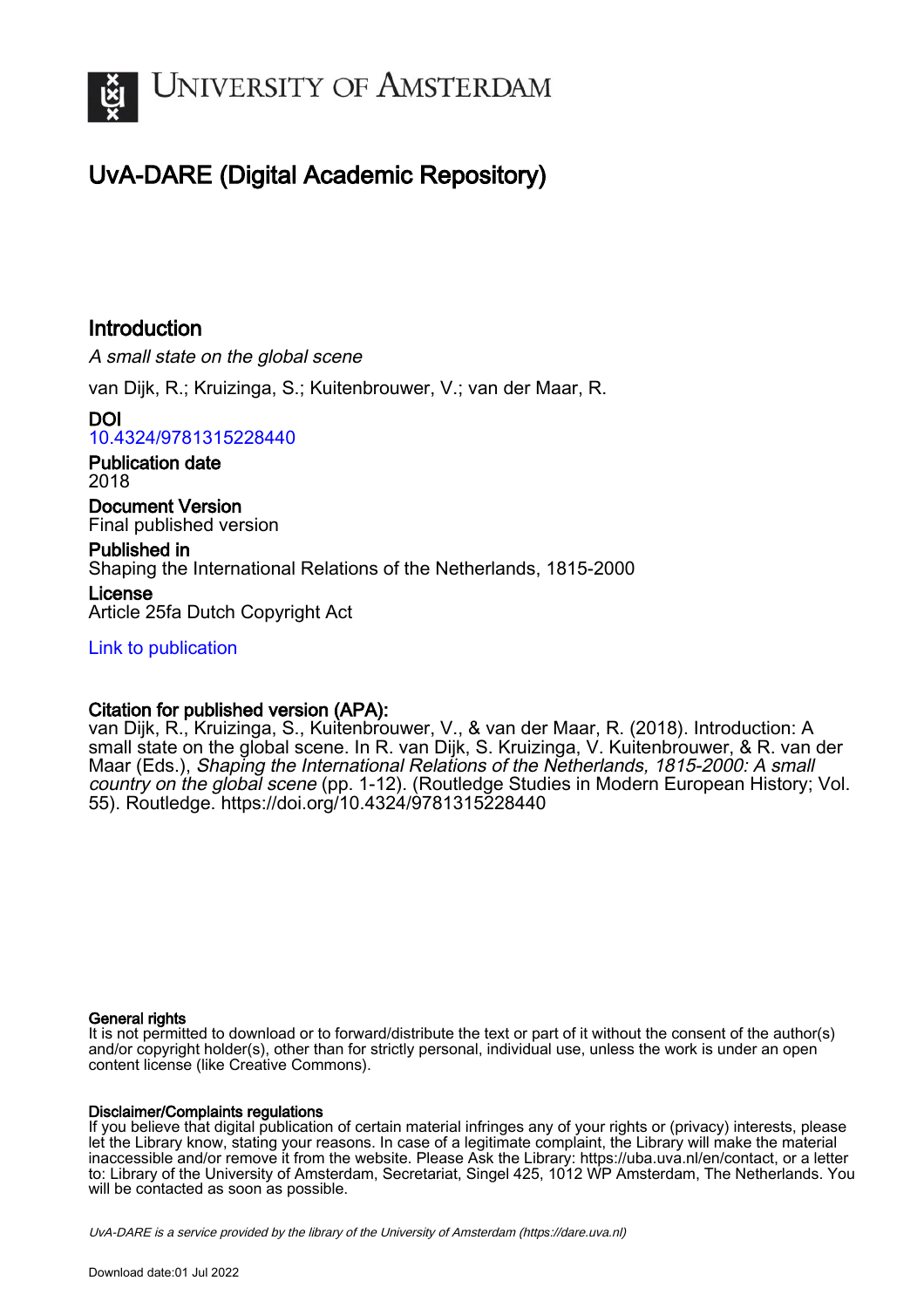# **Shaping the International Relations of the Netherlands, 1815–2000**

A Small Country on the Global Scene

**Edited by Ruud van Dijk, Samuël Kruizinga, Vincent Kuitenbrouwer and Rimko van der Maar**

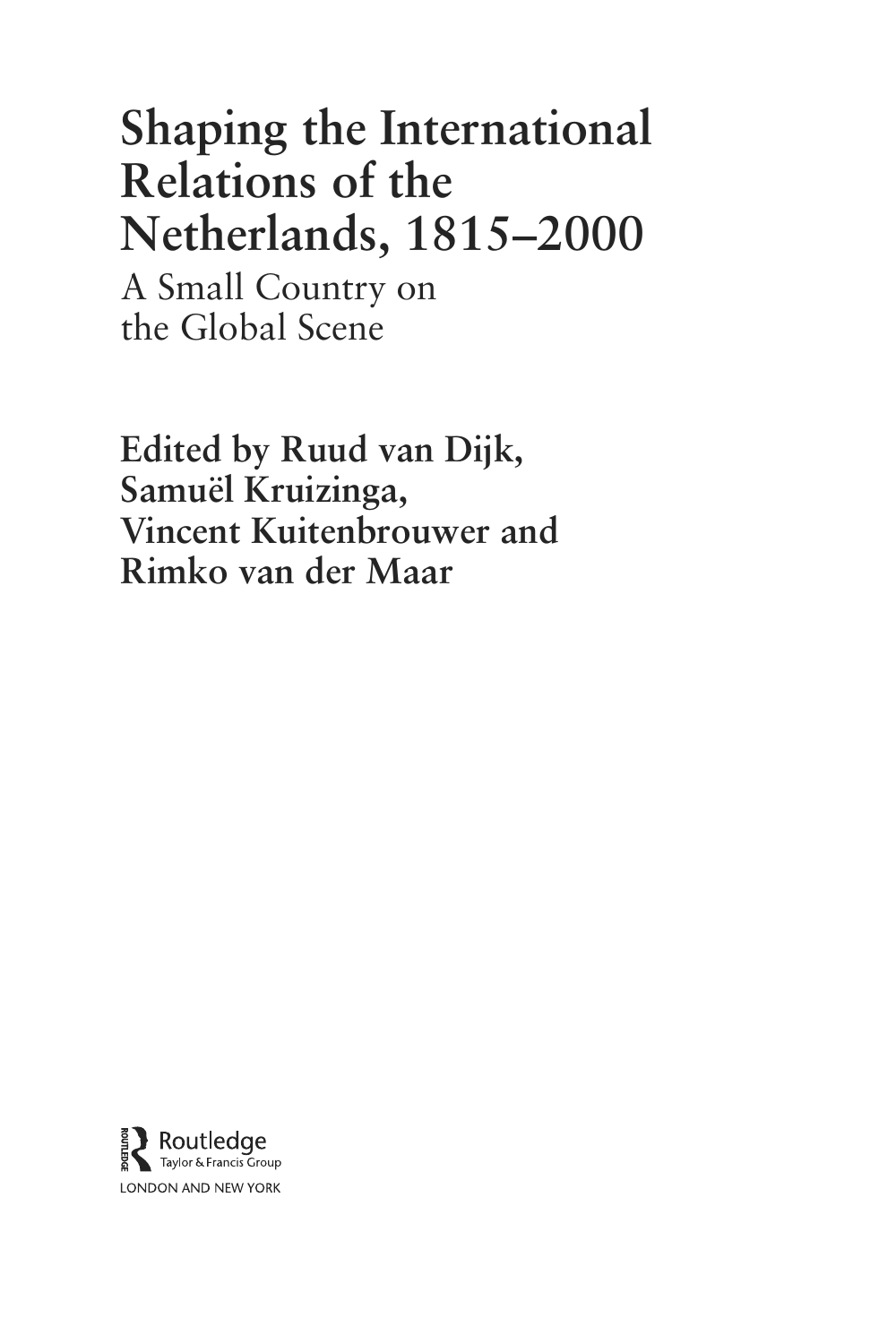First published 2018 by Routledge 2 Park Square, Milton Park, Abingdon, Oxon OX14 4RN

and by Routledge 711 Third Avenue, New York, NY 10017

*Routledge is an imprint of the Taylor & Francis Group, an informa business*

© 2018 selection and editorial matter, Ruud van Dijk, Samuël Kruizinga, Vincent Kuitenbrouwer and Rimko van der Maar; individual chapters, the contributors

The right of Ruud van Dijk, Samuël Kruizinga, Vincent Kuitenbrouwer and Rimko van der Maar to be identified as the authors of the editorial material, and of the authors for their individual chapters, has been asserted in accordance with sections 77 and 78 of the Copyright, Designs and Patents Act 1988.

All rights reserved. No part of this book may be reprinted or reproduced or utilised in any form or by any electronic, mechanical, or other means, now known or hereafter invented, including photocopying and recording, or in any information storage or retrieval system, without permission in writing from the publishers.

*Trademark notice*: Product or corporate names may be trademarks or registered trademarks, and are used only for identification and explanation without intent to infringe.

*British Library Cataloguing-in-Publication Data* A catalogue record for this book is available from the British Library

*Library of Congress Cataloging-in-Publication Data* A catalog record for this book has been requested

ISBN: 978-0-415-78453-5 (hbk) ISBN: 978-1-315-22844-0 (ebk)

Typeset in Sabon by Keystroke, Neville Lodge, Tettenhall, Wolverhampton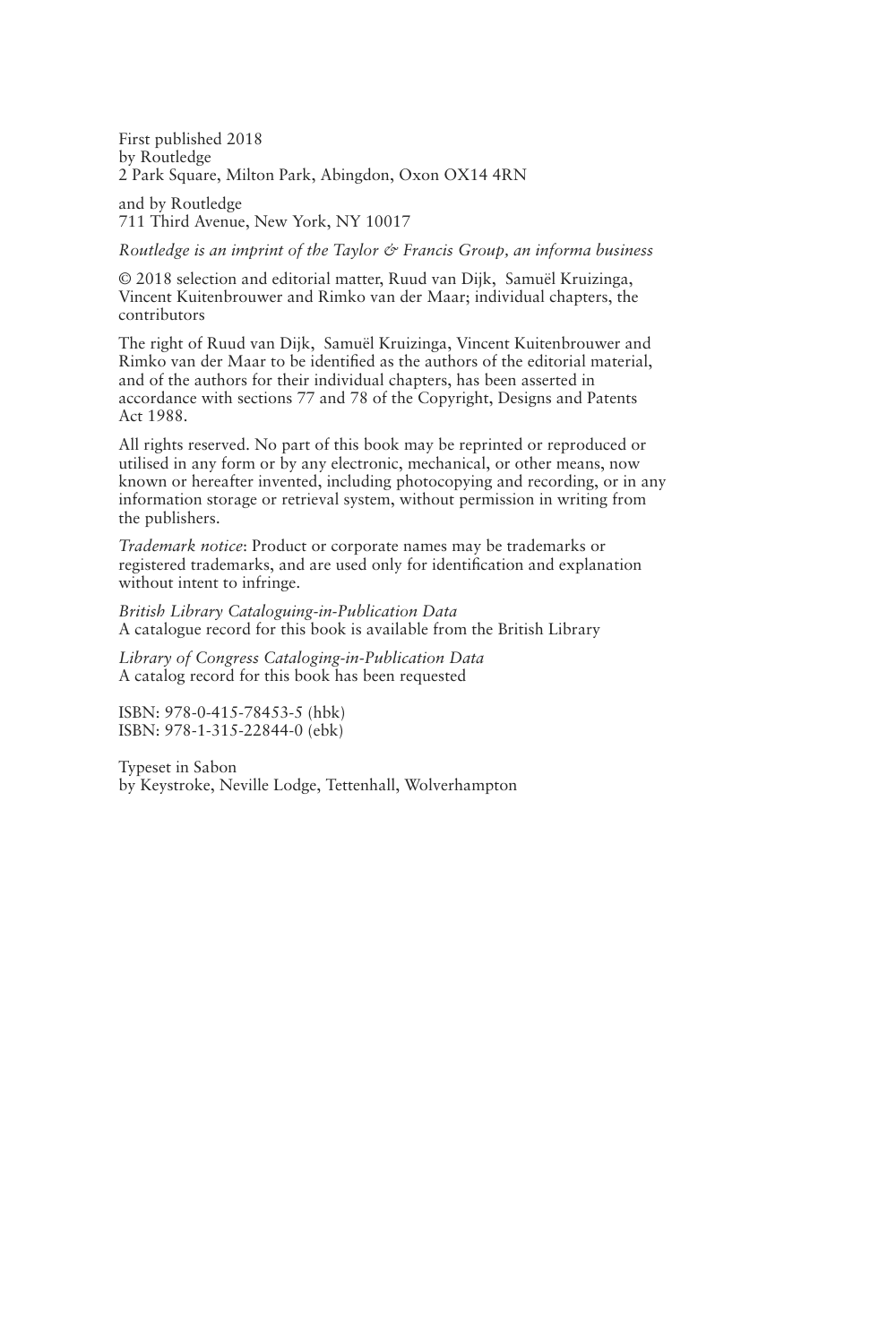## **Introduction**

### A small state on the global scene

*Ruud van Dijk, Samuël Kruizinga, Vincent Kuitenbrouwer and Rimko van der Maar*

One of the most enduring divides in modern international relations is that between 'small states' and 'great powers'. This divide was formally established at the 1814 Treaty of Chaumont. There, for the first time, the notion that all states were equal was done away with. With the treaty, members of the coalition against Napoleon were, de facto, divided into two categories. The first consisted of Great Powers such as the Austrian and Russian Empires, Prussia and Britain – which fielded the largest armies and were therefore shouldered with the main responsibility of (re)shaping the international system after victory. The second category consisted of those countries whose contributions to the war effort had been modest; as 'small powers', they were deemed too insignificant to contribute significantly to the international environment.<sup>1</sup> In the Treaty, the Netherlands – which had been one of the most powerful states during the sixteenth and seventeenth centuries – was relegated to small state status. It would, in the eyes of both its inhabitants and the rest of the world, remain a small state until the present day. This volume deals with the question of how various actors from this small state – from inside and outside the ranks of its government – acted on the global scene and dealt with the issues that emerged during the nineteenth and twentieth centuries in the wake of great geopolitical forces such as the Concert System, imperial expansion and decolonization, the two world wars and the Cold War.

Our answer to this question departs from the assumption that small does not necessarily mean insignificant. This notion is widely recognized amongst both historians and political scientists interested in international relations since Annette Baker Fox's 1959 landmark study of small states during the Second World War, showing how countries such as Sweden and Switzerland managed to maintain room for diplomatic manoeuvring during the Second World War.2 During the 1960s and 1970s, the field of small state studies emerged in her footsteps, developing in three separate, but not mutually exclusive, directions. The first focused on the search for empirical criteria to separate three distinct categories of states: great, middle and small. But no consensus emerged, as every proposed set of small state criteria was quickly met with a barrage of counter-proposals and examples. The Netherlands is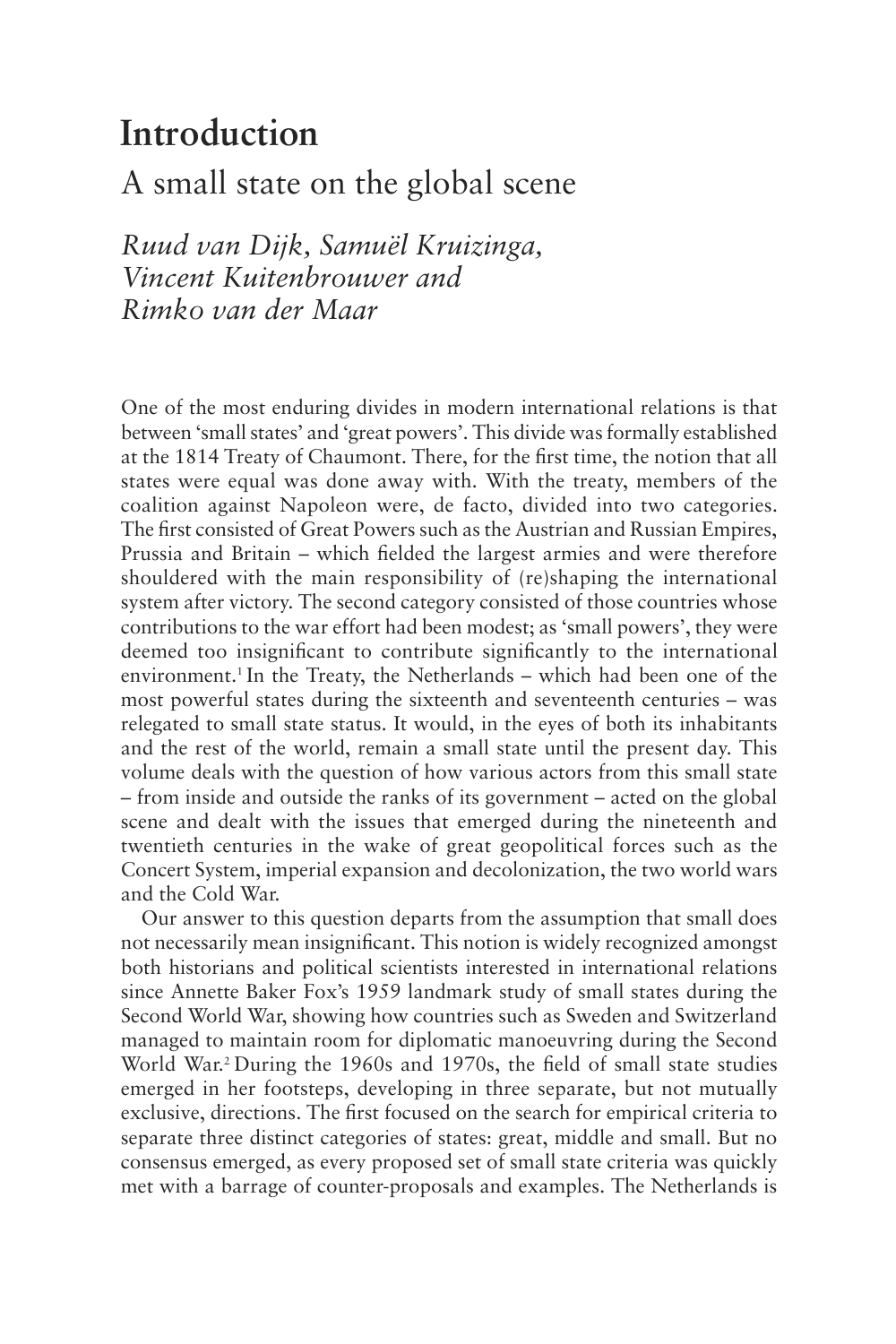an interesting case in point.3 Despite being widely regarded as a 'small country', throughout the nineteenth and twentieth centuries it had quite a large GDP, population size and density. Moreover, it had a varied economic structure and emerged as a vital global trading hub. Finally, it was, for much of the last two centuries, in possession of the third largest colonial empire, which, according to imperial enthusiasts, elevated it above 'the rank of Denmark'.4

A second strand in the field focused not on what small states are, but what they do. Robert Keohane and Robert Rothstein, writing in 1968 and 1969 respectively, suggested that small states, rather than being defined by some measurable quantity or typical behaviour, are characterized by their fundamental inability, recognized by both themselves and others, to provide for their own security.<sup>5</sup> Others, most notably Michael Handel, have expanded upon this notion and have equated a 'small state' with a 'weak state'.<sup>6</sup> Because of this fundamental 'weakness', historians of international relations have argued, small states are 'satisfied powers', uninterested in acquiring more territory as this could potentially bring them into conflict with other, stronger states.7 Roderick Ogley has even argued that war, in general, is bad for small states.8 Drawing on these notions, many scholars have noted that neutrality seems to be the preferred option for small states, as it potentially insulates them from war and entangling alliances.<sup>9</sup> But rather than neatly confirming to this small state norm of neutrality, the Dutch case shows a more complex trajectory. During the latter nineteenth and first half of the twentieth century it remained neutral during major conflicts that took place amongst European powers – most notably the First World War.10 But after the Second World War, which saw the invasion of the Netherlands by Nazi Germany, the country became a member of NATO and joined the process of European unification.<sup>11</sup>

A third strand of small state studies is closely connected to the second as it highlights the role played by small state agents in promoting the ideal of international peace though institutions and laws. Patrick Salmon, for example, argues that '[s]mall states hanker after the world as it ought to be; great powers deal with the world as it is'.12 A normative preference for working with and through international institutions to promote stability is, according to some, the cultural flip side of the powerlessness of small states.13 This would also explain their enthusiasm for international law and institutions as a means to strengthen the international rule of law protecting them from harassment by more powerful states and stabilize the international system to prevent conflict from breaking out. Finally, international institutions allow small states a venue to have their voices heard and allow for coalition-building on specific international issues.14 And indeed, the Netherlands is no stranger to international institutions. It hosted the two Hague Peace Conferences (1899 and 1907), became an early member of both the League of Nations and the United Nations, and supplied civil servants, observers and, occasionally, soldiers to international monitoring or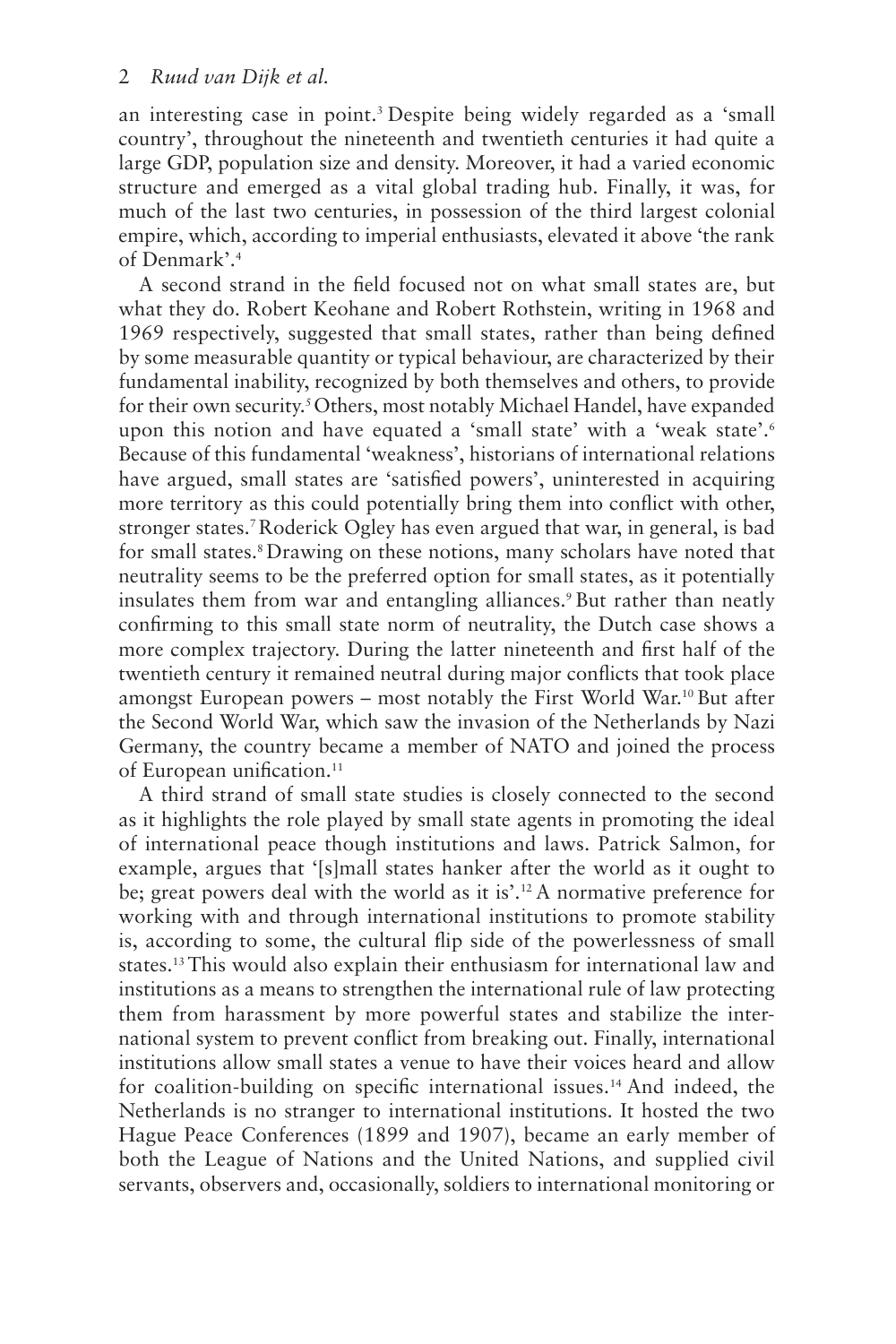peace-keeping missions.15 However, Dutch membership of international institutions was nearly always fraught with debate and occasionally clashed with other visions of Dutch national duty and mission.<sup>16</sup>

Noticeably, despite these thematic overlaps, Dutch perspectives in the international scholarly debate on small state studies are few and far in between.17 There is, however, a substantial body of literature on the history of Dutch international relations, which looks at this history from an isolated, national perspective. The majority of these studies focus on the role of the Dutch state and are based on empirical research in a classical corpus of diplomatic documents. Prior to the Second World War, historical research concentrated on Dutch official dealings with international law and trade. After 1945, the focus shifted to matters of international politics, surrounding NATO and Europe, and interdepartmental strife and the influence of public opinion at home.18 And in the course of the 1970s and 1980s historians began to analyse Dutch imperialism and its foreign policy implications, starting a debate on whether or not the Netherlands was an imperial power in the British mould.19 The 1991 essay collection *De kracht van Nederland* ('The power of the Netherlands'), edited by Niek van Sas, provides a useful overview of the results of this first, empirical phase of historiography on Dutch foreign policy.20

From the 1960s onwards, the empirical case studies on Dutch foreign policy issues were complemented by a more theoretical debate about longterm continuities. Inspired by an agenda-setting article by Hans Boogman, historians and political scientists engaged in a debate on the nature of Dutch foreign policy since 1813.<sup>21</sup> Several years later, Joris Voorhoeve, a political scientist, focused on internal political and ideological factors, such as competing Dutch power interests and a strong sense of national mission, which he argues even date back to the time of the Dutch Republic in the early modern age.<sup>22</sup> Although he does not deny these domestic dynamics, Duco Hellema, also trained as a political scientist, prioritizes external factors, arguing that the Netherlands' geographical position predisposed it to become a vital economic connection between mainland Europe and the Atlantic Ocean, which made a foreign policy based on free trade and neutrality a rational and logical outcome.23 Another line of criticism on Voorhoeve's thesis came from historians in the 1990s who argued that, based on archive material, the historical practices of Dutch foreign policy appeared to be complex, and thus difficult to capture in abstract notions of the continuities in foreign policy formation.24 Nevertheless, the notion of continuities remains important because it has introduced concepts in the debate on Dutch foreign policy, enabling historians to think beyond a 'general' empirical method.25

The early decades of the twenty-first century have seen the rise of a new cohort of historians working on Dutch international relations expanding on the work of previous generations in various directions. In publications that appeared after 2000 historians moved beyond diplomatic sources in studies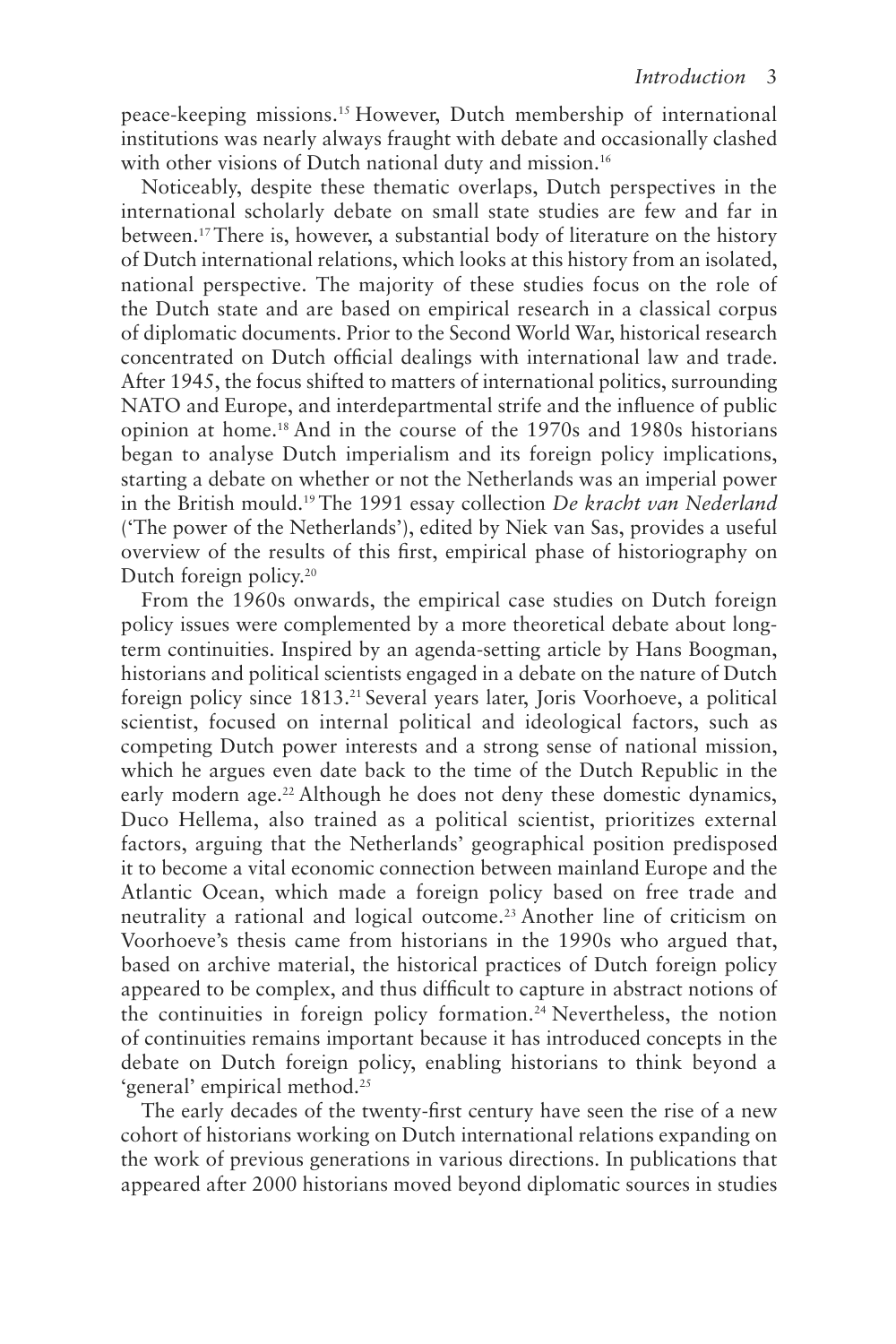#### 4 *Ruud van Dijk et al.*

of, often interrelated, topics such as human rights, development aid, solidarity movements and NGOs.<sup>26</sup> Other researchers moved away from a singular Dutch-centric perspective by addressing the agency of Dutch actors in boundary-crossing networks, such as the pro-Boer movement around 1900,<sup>27</sup> the Interdoc anti-communist network set up in 1963<sup>28</sup> and church-based and other dissident organizations in Eastern Europe in the 1970 and 1980s.<sup>29</sup> In addition, there is a growing engagement of Dutch scholars with theoretical approaches from international literature. Prime examples are the concepts 'cultural transfer', 'entangled history' and 'securitization' that have been thoroughly discussed in recent Dutch-language publications.30 Contributors to a recently published volume on the history of Dutch foreign policy have further experimented with the use of theories such as constructivism and methods such as discourse analysis in their work.31 Our volume builds upon these recent efforts, but seeks to improve on them by systematically connecting Dutch historical research with two leading trends in current international debates.

With this purpose in March 2016 a group of historians, at various stages of their careers, came together at the University of Amsterdam to discuss the current state of international relations research in the Netherlands and its future. The chapters in this collection are based on the papers that were presented at that symposium. We asked contributors to reflect on the role of *non-state actors* beyond politicians and diplomats, and on the *transnational connections* that shaped the international relations of the Netherlands, such as (post-)colonialism and internationalism. All contributions in this volume engage with least one of these central concepts, either seeking to offer new interpretations of documents that can be found in official archives that have been used previously, or by exploring sources that up until now have largely been overlooked in historiography. The goal of this effort is to move from the study of Dutch foreign *policy* – a purely state-centred approach based on the notion of a country's governing apparatus as a single rational actor interacting with other, equally rational actors – to a study of Dutch international *relations*, which presupposes a much wider array of intersecting and possibly even conflicting interactions between Dutch and non-Dutch actors.

In addition this collection of Dutch case studies makes a relevant contribution to the international debate as our approach allows the authors in this volume to engage critically with the related concepts of transnationalism and non-state actors. Less a clearly defined research methodology than an all-encompassing research agenda for history and the social and political sciences, transnationalism, according to Pierre-Yves Sauner, emphasizes how in the twentieth century 'flows of capital, people, ideas or images were making nation states insufficient or irrelevant as units of analysis'.32 Although the rise of transnational history has been associated with globalizing movements that emerged since the latter half of the twentieth century, more recently historians have cast their glances further backwards in time.<sup>33</sup> There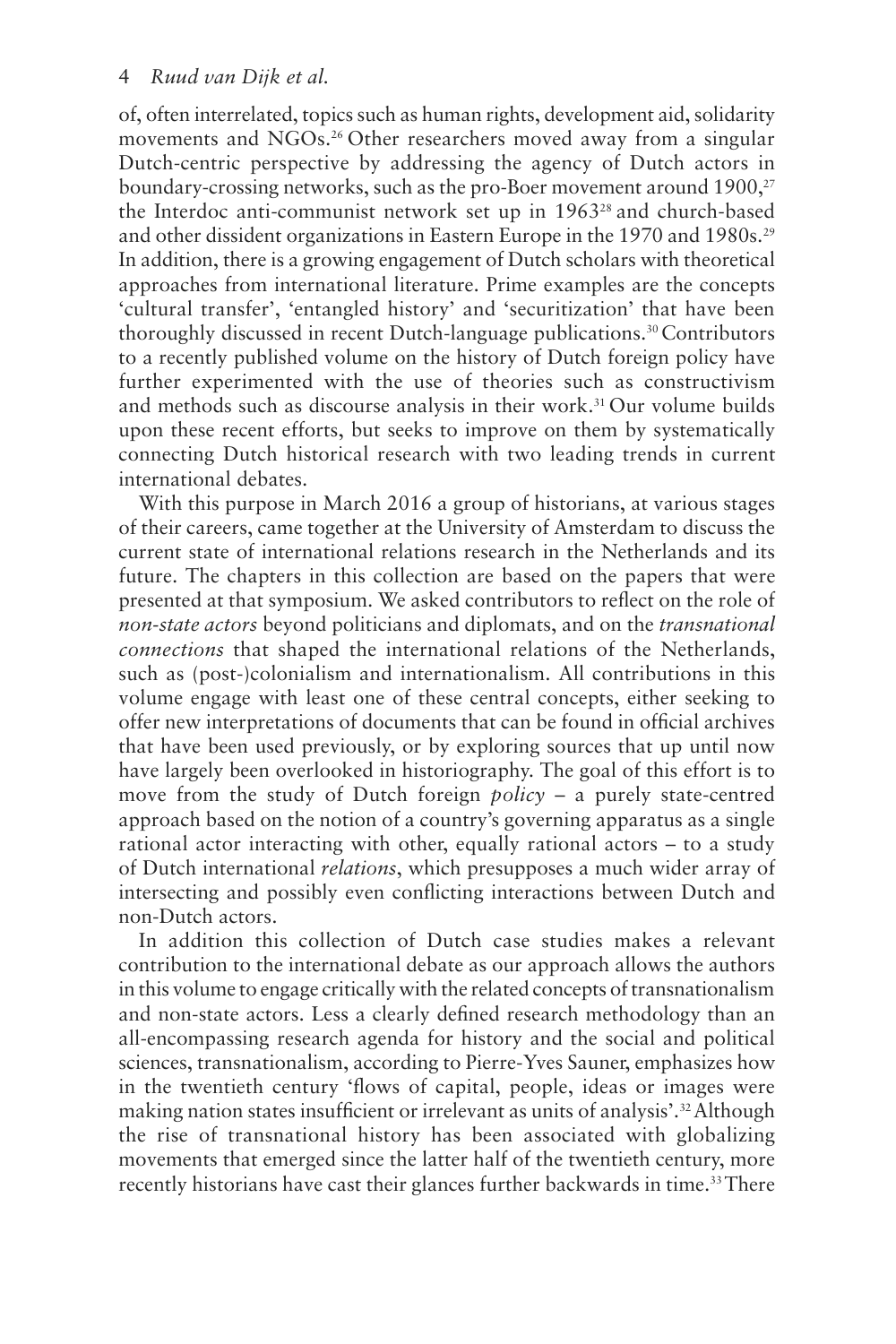is a danger here, because of the tendency to dismiss completely the role of the state and focus exclusively on those types of easy-to-identify transnational actors: those who cross boundaries, institutional or otherwise, as a matter of course, as part of their engagement with, for example, NGOs or multinationals.34

However, Penny Von Eschen rightfully observes that even in the case of these transnational organizations, actors both challenged *and* intersected with the projects of states, including, but not limited to, legal and ideological limits imposed and cultural values sponsored by them.<sup>35</sup> Mark Mazower suggests that even in transnational organizations and institutions, erected since the early nineteenth century to regulate and in some cases reorder global society, there existed a complex relation between state interests and transnational ideas and the institutions that emanated from them.36 This volume will therefore emphasize not how Dutch transnational agents replaced Dutch national agents, but how the two categories intertwined, leading to conflicts and compromises that together shaped the way the Netherlands, as a small state, acted on the global scene. Although the following chapters address fascinating topics in their own right, the collection as a whole serves to further advance the historical study of modern international relations in the Netherlands. Indeed, as we explain the final chapter, the relevance of this volume extends beyond the confines of Dutch historiography as it contains the building blocks of a new approach to the field of small state studies.

### **Chapter outline**

The following chapters offer eleven original case studies in chronological order, ranging across the nineteenth and twentieth centuries. In his chapter, Joep Schenk demonstrates that the new European order during and after the Congress of Vienna in 1814–1815 was not just determined by the Great Powers. A small nation such as the Netherlands played a significant part in drafting and implementing at least two key results in terms of institutionalized international cooperation that flowed from the Congress: the declaration of the principle of freedom of navigation on international rivers and the constitution of the Central Commission for Navigation of the Rhine (CCNR). The flow of the Dutch decision-making processes on a new transnational Rhine regime highlights how, at crucial junctions, the Dutch position was influenced by the need for a balance between shared European economic interests and Dutch national interests. Moreover, this contribution shows that the way these interests were interpreted hinged not just on Dutch officials, but also on non-state actors.

Erik de Lange zooms in on the bombardment of Algiers in 1816, carried out by a combined Anglo-Dutch fleet. This devastating cannonade forced Regent *dey* Omar Agha to issue a declaration forever renouncing 'Christian slavery'. At the time, Dutch authors lauded this result as a victory of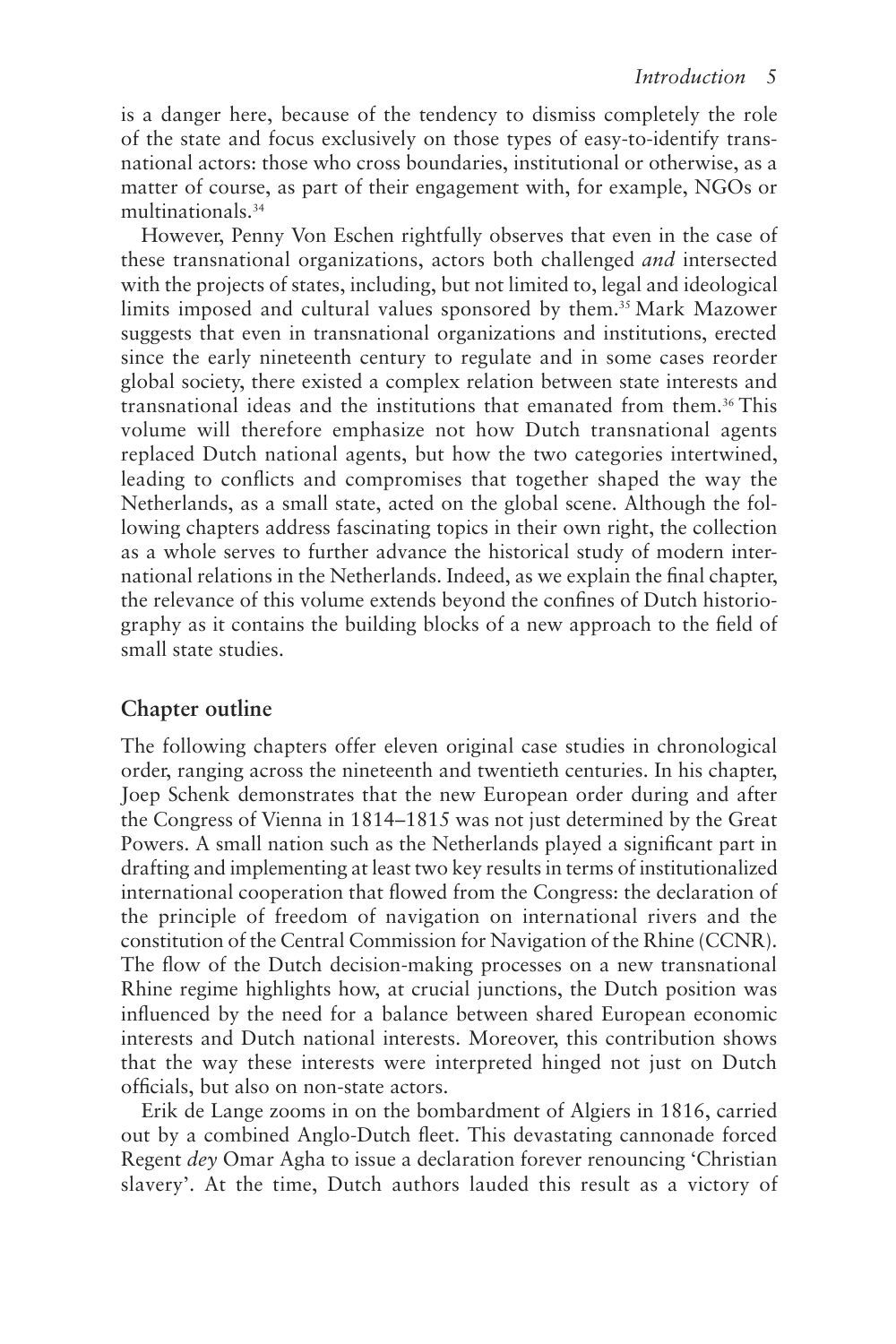European significance, which finally abated the transnational threat posed by the Barbary corsairs. Therefore De Lange argues that the bombardment of 1816 must be situated in the context of post-Napoleonic European security politics, which was not simply dominated by the Great Powers as is often assumed. In fact, he shows that Anglo-Dutch cooperation came about as a result of diplomatic efforts by small states in combination with the pressures of public opinion which had an impact on the dynamics of the new European order. De Lange not only stresses the role of non-state actors in this matter, but he also draws attention to the often overlooked Dutch involvement in imperial interventions in the Mediterranean at the beginning of the nineteenth century that were carried out under the banner of security.

Beatrice de Graaf and Wouter Klem discuss Dutch reactions to anarchist terrorism in the last decade of the nineteenth century. They primarily focus on the efforts of police officials to counter this transnational threat. Although the Netherlands was not hit by a large-scale attack at the time, fear of anarchists was disseminated through newspapers which extensively reported on bloody incidents that occurred in other countries. Addressing public anxieties, public prosecutors and local police commissioners in the Netherlands succeeded in putting the struggle against anarchism high on the national security agenda which enabled them to instigate large-scale police reforms in terms of bureaucratization, standardization and centralization. In this process they focused on importing new technologies and practices from abroad which put them in touch with colleagues from other countries. Through this network several Dutch police officials attended international anti-anarchist conferences in 1897 and 1898, where they successfully lobbied for harsh measures. By doing so these actors, who did not belong to the Dutch diplomatic corps, managed to leave their mark on Dutch international relations at the turn of the twentieth century.

In his contribution, Pelle van Dijk focuses on Dutch public diplomacy between the First and Second World Wars. He actively engages with recent literature on public diplomacy which seeks to broaden the field by including cases predating the Cold War and by analysing the agency of non-state actors. Van Dijk shows that these insights can successfully be applied in Dutch historiography by analysing the National Bureau for Documentation on the Netherlands (1919–1935). The purpose of this organization, that was set up by the former parliamentarian F.J.W. Drion with the aid of Dutch businessmen, was to improve the public image of the Netherlands abroad via a network of 'silent press attachés', consisting of Dutch journalists who tried to promote the Dutch image by influencing foreign media. Although high officials at the Ministry of Foreign Affairs stood in close contact with Drion and even provided the lion's share of his funding, the Dutch government wanted to keep these connections a secret. A close reading of the correspondence between Drion and his attaché in London, journalist and historian P.C.A. Geyl, reveals the complex interactions between official and non-official actors in Dutch public diplomacy.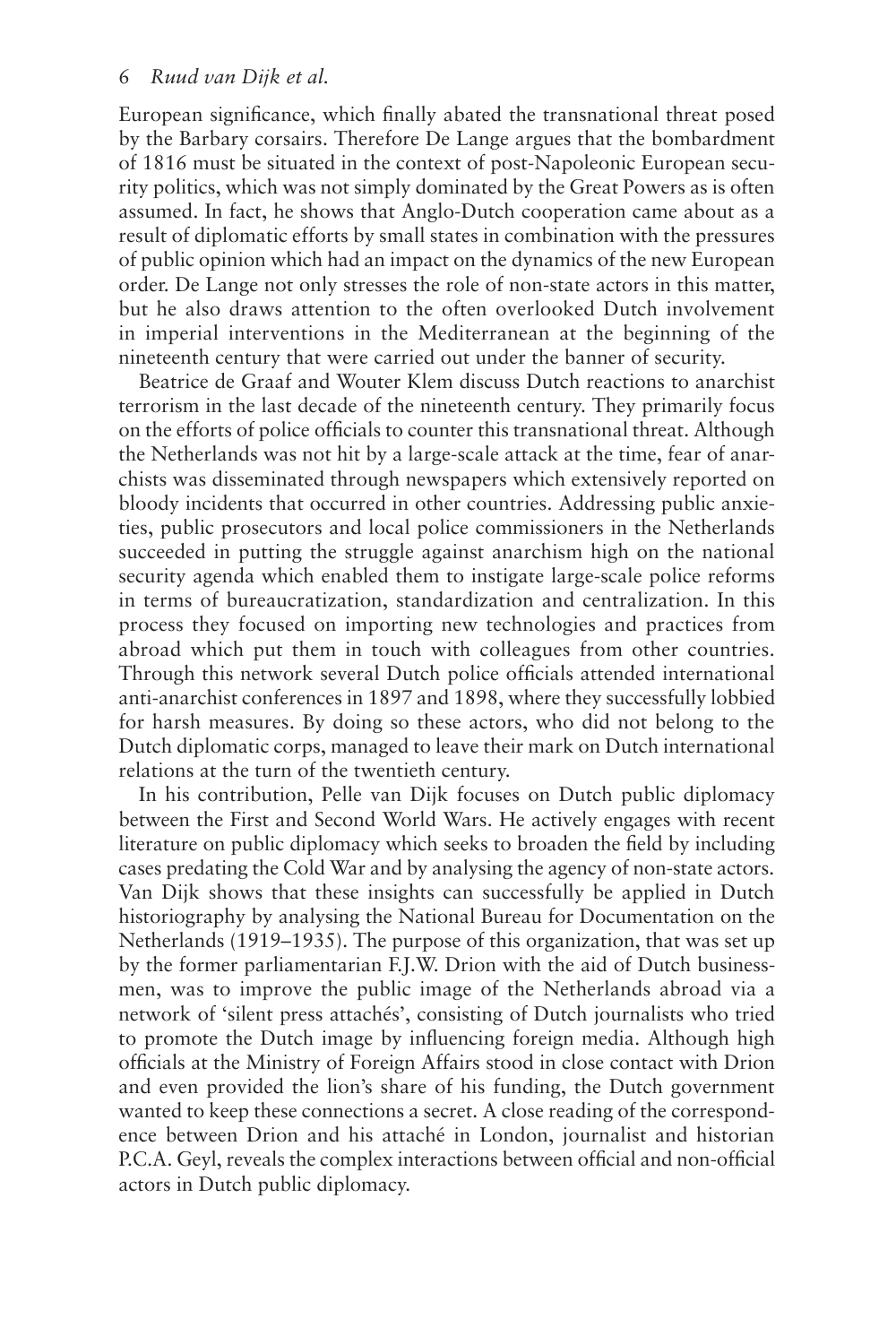Anne-Isabelle Richard analyses the Dutch European movement in the interwar period in the context of debates on Dutch internationalism. Her chapter proves that a European movement existed in this period and it shows the movement's relevance for understanding support for European cooperation post-1945. The interwar European movement only becomes visible if we adopt a civil society approach that looks at the wider foreign policy network of business people, intellectuals and grassroots activists as well as Foreign Ministry officials. This chapter focuses on the *Vereeniging voor Volkenbond en Vrede* (VeV), the Dutch League of Nations Union, which is a perfect case study to examine debates about internationalism.

Using a comparative method, Susanna Erlandsson challenges assumptions about Dutch history and the role of alignment in small state security. She argues that the Dutch road from aloofness to NATO membership was not primarily about the experience of failed neutrality, or about fear of the Soviet Union or a new war: it was not, as it has often been depicted, a sacrifice of (peace-time) sovereignty for (wartime) security. On the contrary, Erlandsson claims that the changed course was in fact about retaining sovereignty, not only in wartime but in times of peace. A close comparison with the Swedish case reveals that the Dutch decision to ally was based on the same considerations that caused the Swedish government to opt for nonalignment. Both were motivated by a desire to safeguard regional stability and cooperation in order to maintain margin for manoeuvre in a world where small states were no longer expected to be able to survive independently. These results transcend the Dutch case study and shed new light on our understanding of small state security choices in general.

David Snyder examines the East Indies Crisis (typically dated 1945–1949) as an example of 'clientelism', which is developed here as a new strategy of postwar state power. Themes of interdependence, legalism and moralism dominate the literature on post-World War II Dutch foreign policy, leaving the realities of Dutch power under-addressed and under-theorized. While the postwar Netherlands may have been deprived of conventional forms of state power, it did seek to leverage American power in the pursuit of its interests, in this case the retention of its traditional Indonesian colony. American power offered itself as a new international force in these years, one which Dutch authorities eagerly sought to expropriate in their struggle with Indonesian nationalism. That the effort in this case failed by 1948 is less important than the fact that the broader clientelist strategy became a cornerstone not only of postwar Dutch foreign policy, but of many other states as well. The clientelist perspective credits Dutch foreign policy with much more agency and influence than is apparent in the current literature. Furthermore, it casts the postwar international system in a much more dynamic light than is typically captured in notions of hegemonic domination and resistance. In ensuing decades, the Netherlands drew on the power of the American imperium in the form of Marshall aid and NATO support. As this chapter shows, however, the Dutch were no mere passive recipients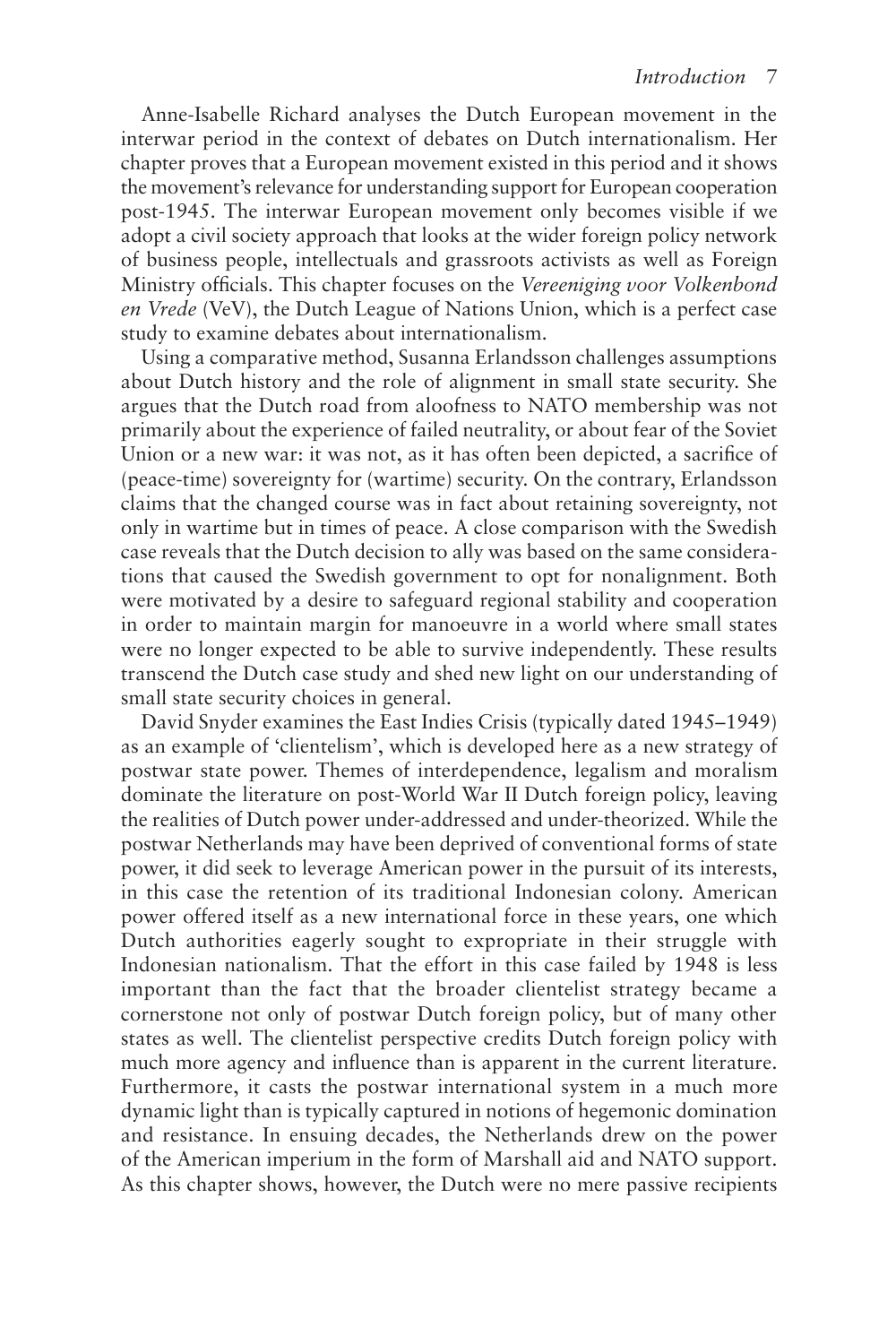of that power. Rather, clientelism allowed (and allows) small powers to mould and shape the international system in their own right.

Boyd van Dijk explores the history of the origins of the Dutch as guardians of 'Hague Law'. Based on a collection of multilingual archival materials, and focusing on three principal questions in particular (i.e. war crimes, the law of occupation, and colonial warfare), the article shows how the Dutch played a far more significant role in revising the post-1945 international legal order than is commonly assumed in the literature. Especially the now largely forgotten lawyer M.W. Mouton played a critical role in promoting a new war crimes' regime that would lie at the origins of the International Criminal Court's founding statute. However, while trying to revise the Hague and Geneva Conventions, these Dutch officials had to bring their internationally progressive effort to promote criminal law into harmony with their own obligations as a loyal NATO partner and a declining colonial power. Adding a new dimension to ongoing debates about the War of Independence in Indonesia, this article reveals how the Dutch rejected plans to apply the future Conventions to colonial wars. As a result of these clashing images, it became eventually impossible for them to uphold their role as the guardian of 'Hague Law'.

As Peter van Dam writes in his contribution, Dutch transnational relations have often been cast as a struggle between the figures of a self-interested merchant and a morally concerned clergyman. To appreciate the role of civic organizations in transnational relations, we have to move beyond this simple opposition of interests and ideals, he claims. His chapter demonstrates how attraction and repulsion between state and civic actors created a force field in which the lines between state and civic actors and between national and international policy became blurred. The Netherlands is an excellent point of departure for these studies because of the historically lively interactions between its state and civic actors. Case studies from the movement for fair trade since the 1960s exemplify three roles performed by civic organizations in shaping transnational relations. They functioned as forerunners, shaping public opinion on relevant issues and structuring the international arena through contacts with transnational organizations. Second, they constituted an alternative to government foreign policy and third, these organizations could serve as partners for government policy, providing input, legitimacy and alternative channels of communication.

Jan Willem Brouwer's chapter deals with the changes in international politics in the 1970s, particularly the rise of summitry. Traditionally, foreign policy was seen largely as the responsibility of the Foreign Minister. In the early 1970s this situation changed with the rise of multilateral summitry. Especially through the creation of the European Council in 1974 the prime minister became an important spokesman for the Netherlands. Brouwer analyses how Prime Minister Joop den Uyl and Foreign Minister Max van der Stoel managed to deal with the anomalous situation. Brouwer shows that the expansion of the Dutch prime minister's activities initially had more to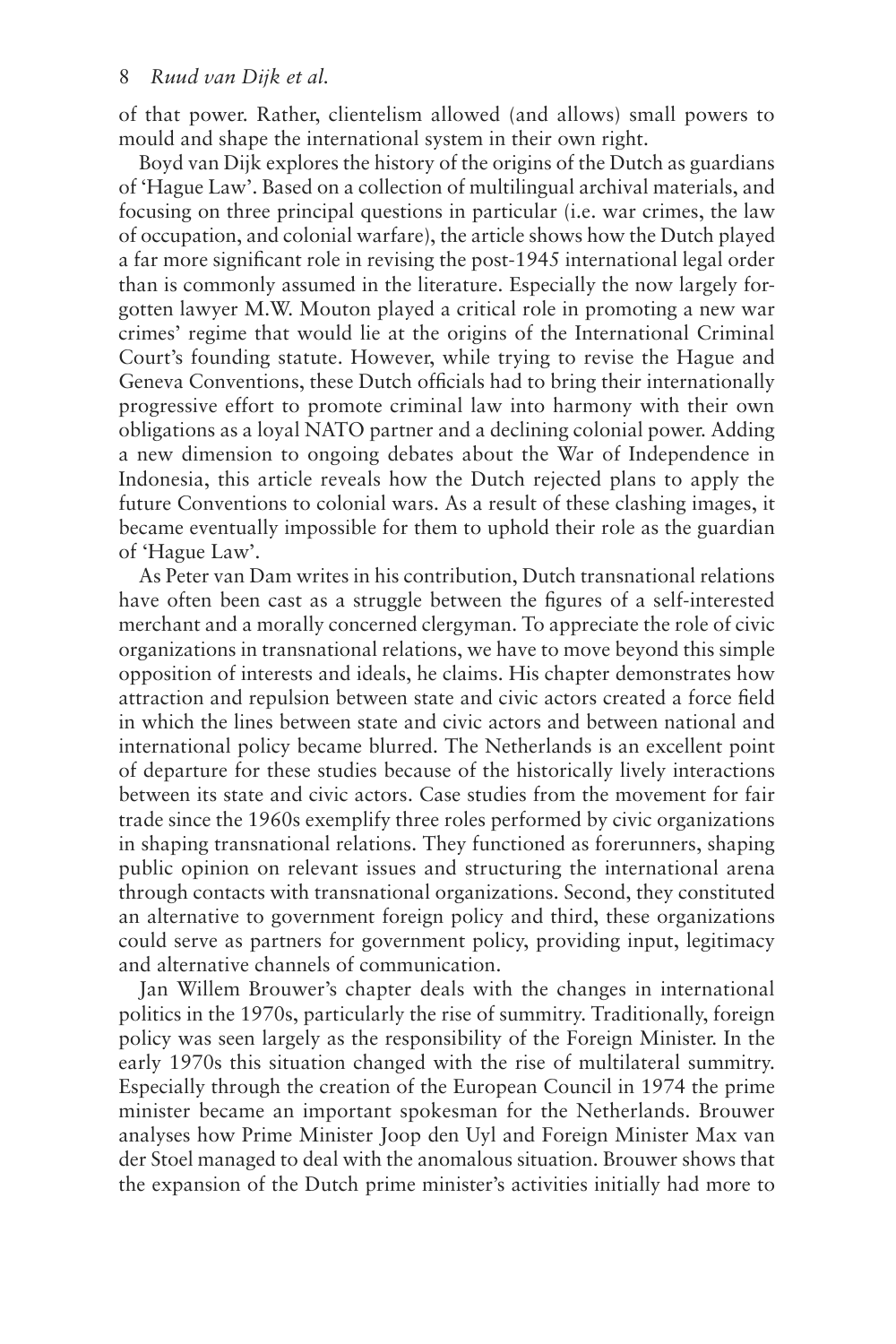do with the international developments than with his personal ambitions. Nevertheless Den Uyl intended to act not only as prime minister, but also as party leader in the Socialist International and in bilateral relations. This caused widespread resentment among senior figures of the Foreign Ministry for whom the prime minister lacked competence in foreign affairs. Major collisions were avoided by Den Uyl's tactful behaviour and his good working relationship with Foreign Minister Van der Stoel.

Giles Scott-Smith examines the activities of Ernst H. van Eeghen, businessman and citizen diplomat *extraordinaire*. He looks closely at the Burght Foundation that Van Eeghen created to pursue his international mission of East–West reconciliation. By analysing his activities in detail, it becomes possible to examine the role and relevance of a non-state actor in the context of Dutch–Soviet and Dutch–Russian relations. In doing so, this chapter questions the state-centric approach of the orthodox diplomatic history that has so far covered this bilateral relationship. Scott-Smith shows that Van Eeghen considered himself perfectly justified in undertaking such an international role, and that the Ministry of Foreign Affairs went along with this. However, his relationship with Dutch diplomacy was not entirely smooth. Ministries are eager to make use of NGOs to achieve their goals, but are deeply suspicious of non-state actors that seek to go their own way regardless.

### **Acknowledgements**

We, the editors, would like to thank the following individuals and institutions that have made it possible to host the symposium 'Recasting the History of Dutch Foreign Relations' at the University of Amsterdam in March 2016 where this volume originates. Liz Buettner, Marianne van Leeuwen, Niek van Sas and Roel van der Veen provided valuable comments on the papers which helped us to formulate the general themes in this volume. The funding for this project was provided by the Amsterdam School for Historical Studies and the Dutch Ministry of Foreign Affairs. At the latter institution our special thanks goes out to Bert van der Zwan for his ongoing support.

### **Notes**

- 1 J. Alford, 'Security dilemmas of small states', *The World Today* 40:8/9 (1984) 363–369; M. Handel, *Weak States in the International System* (2nd ed. London 1990) 228–229; O.F. Knudsen, 'Small states, latent and extant: Towards a general perspective', *Journal of International Relations and Development* 5:2 (2002) 182–198.
- 2 A.B. Fox, *The Power of Small States: Diplomacy in World War II* (Chicago 1959); cf. idem, 'The range of choice for middle powers: Australia and Canada compared', *Australian Journal of Politics & History* 26:2 (1980) 193–203.
- 3 For a reflection on this issue cf. S. Kruizinga, 'A small state. The size of the Netherlands as a focal point in foreign policy debates, 1900–1940', *Diplomacy and Statecraft* 27:3 (2016) 420–436.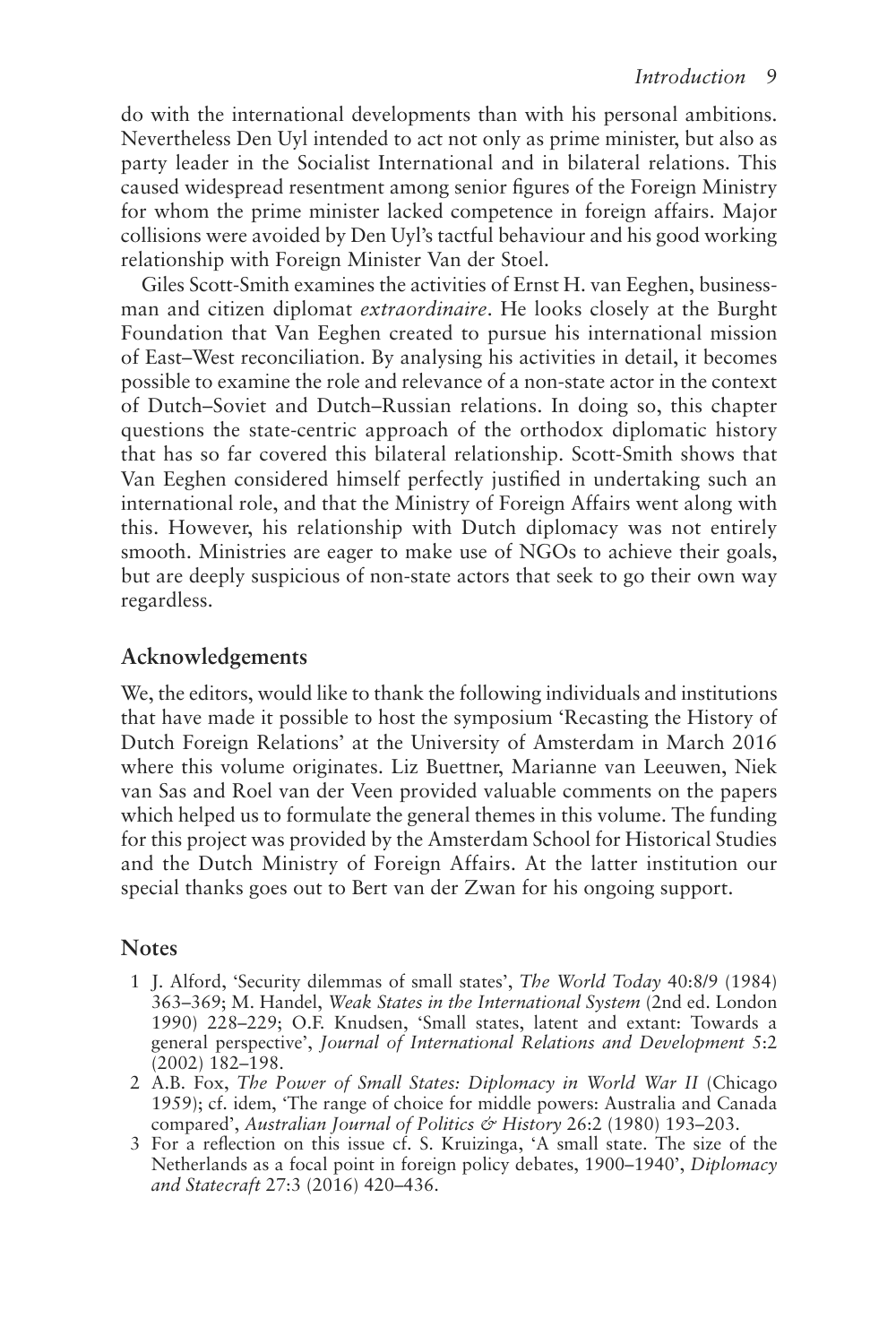- 10 *Ruud van Dijk et al.*
- 4 H. Baudet. 'Nederland en de rang van Denemarken', *Bijdragen en mededelingen betreffende de geschiedenis der Nederlanden* 90:3 (1975) 430–443.
- 5 R.O. Keohane, 'Lilliputians' dilemmas: Small states in international politics', *International Organization* 23:2 (1969) 291–310, 296; R.L. Rothstein, *Alliances and Small Powers* (New York 1968) 29.
- 6 M. Handel, *Weak States in the International System* (2nd ed. London 1990).
- 7 A.F.K. Organski, *World Politics* (New York 1968 [1958)).
- 8 R. Ogley, *The Theory and Practice of Neutrality in the Twentieth Century*  (London 1979).
- 9 K. Goldmann, 'Tension between the Strong, and the Power of the Weak: Is the Relation Positive or Negative?', in: K. Goldmann and G. Sjöstedt (eds), *Power, Capabilities, Interdependence Problems in the Study of International Influence* (London/Beverly Hills 1979) 115–140.
- 10 On Dutch neutrality during the First World War cf. W. Klinkert, S. Kruizinga and P. Moeyes, *Nederland neutraal. De Eerste Wereldoorlog 1914–1918* (Amsterdam 2014).
- 11 For Dutch membership NATO cf. I. Megens, *American Aid to NATO Allies in the 1950s: The Dutch Case* (Amsterdam 1994); W. Mallinson, *From Neutrality to Commitment: Dutch Foreign Policy, NATO and European Integration* (London/New York 2010). For European unification cf. M. Segers, *Reis naar het continent. Nederland en de Europese integratie, 1950-heden* (Amsterdam 2013); R. de Bruin, *Elastisch Europa. De integratie van Europa en de Nederlandse politiek* (Amsterdam 2014).
- 12 P. Salmon, *Scandinavia and the Great Powers 1890–1940* (Cambridge [etc.] 2000) 18.
- 13 C.A. Tamse, 'Kleine landen als een bijzondere categorie van internationale actoren. Het geval van Nederland en België (1830–1914)', in: C.A. Tamse, *Het Huis van Oranje en andere politieke mythen* (Amsterdam 2002) 40–70.
- 14 S. Waltz, 'Universalizing human rights: The role of small states in the construction of the Universal Declaration of Human Rights', *Human Rights Quarterly* 23:1 (2001) 44–72; M. Hong, 'Small states in the United Nations', *International Social Sciences Journal* 47:2 (1995) 277–287.
- 15 R. van Diepen, *Voor Volkenbond en vrede. Nederland en het streven naar een nieuwe wereldorde 1919–1946* (Amsterdam 1999); C. Klep and R. van Gils, *Van Korea tot Kabul. De Nederlandse militaire deelname aan vredesoperaties sinds 1945* (Den Haag 2005).
- 16 F. Baudet and P. Malcontent, 'The Dutchman's Burden? Nederland en de internationale rechtsorde in de twintigste eeuw', in: B. de Graaff, D. Hellema and B. van der Zwan (eds), *De Nederlandse buitenlandse politiek in de twintigste eeuw* (Amsterdam 2003) 69–104.
- 17 An exception is: S. Erlandsson, *Window of Opportunity: Dutch and Swedish Security Ideas and Strategies 1942–1948* (Uppsala 2015).
- 18 For an overview cf. B. de Graaff, 'Buitenlands en toch provinciaals. De historiografie van de Nederlandse buitenlandse politiek, 1870–1998', *Theoretische Geschiedenis*, 26:3 (1999) 310–333.
- 19 For an overview cf. M. Kuitenbrouwer, 'Het imperialisme-debat in de Nederlandse geschiedschrijving', *Bijdragen en mededelingen betreffende de geschiedenis der Nederlanden* 113:1 (1998) 56–73.
- 20 N.C.F. van Sas (ed.), *De kracht van Nederland. Internationale positie en buitenlands beleid in historisch perspectief* (Haarlem 1991).
- 21 J.C. Boogman, 'Achtergronden, tendenties en tradities van het buitenlands beleid van Nederland (eind zestiende eeuw – 1940)', in: *Nederlands buitenlandse politiek: heden en verleden* (Baarn 1978) 9–28.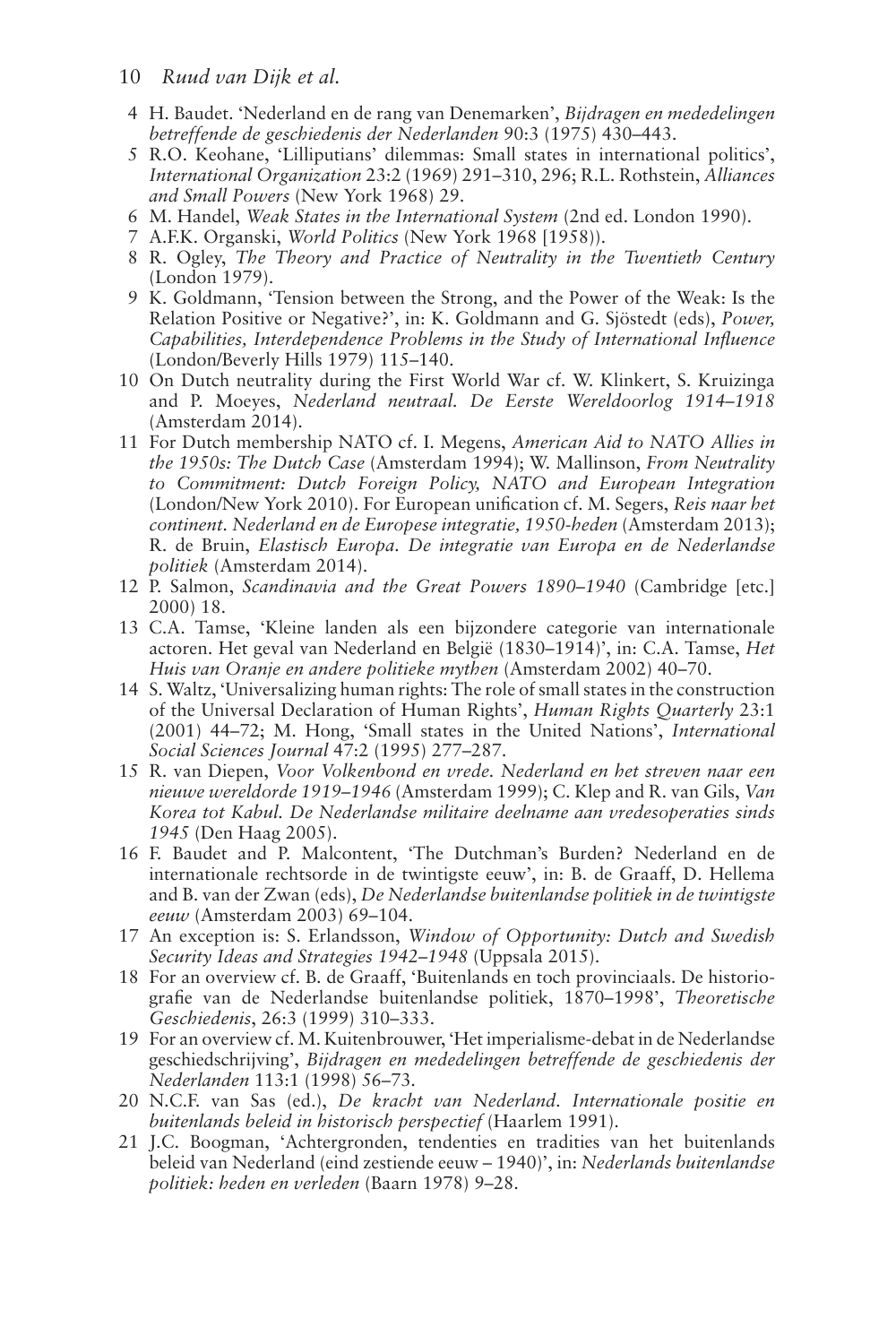- 22 J.J.C. Voorhoeve, *Peace, Profits and Principles: A Study of Dutch Foreign Policy*  (Den Haag 1979).
- 23 D. Hellema, *Nederland in de wereld. De buitenlandse politiek van Nederland* (5th ed. The Hague 2014 [1995]). English translation: *Dutch Foreign Policy: The Role of the Netherlands in World Politics* (Dordrecht 2009).
- 24 Malcontent and Baudet, 'The Dutchman's Burden', 70–72.
- 25 M. Kuitenbrouwer, 'Nederland gidsland? De ontwikkelingssamenwerking van Nederland en gelijkgezinde landen, 1973–1985', in: J.A. Nekkers and R.A.M. Malcontent (eds), *De geschiedenis van vijftig jaar ontwikkelingssamenwerking 1949–1994* (Den Haag 1999) 183–200.
- 26 For example cf. E.M. van den Berg, *The Influence of Domestic NGOs on Dutch Human Rights Policy: Case Studies on South Africa, Namibia, Indonesia and East Timor* (Antwerp 2001); R. van der Maar, *Welterusten mijnheer de president. Nederland en de Vietnamoorlog 1965–1973* (Amsterdam 2007); N.G. Pas, *Aan de wieg van het nieuwe Nederland. Nederland en de Algerijnse oorlog, 1954–1962* (Amsterdam 2008); P. van Dam and W. van Dis, 'Beyond the merchant and the clergyman: Assessing moral claims about development cooperation', *Third World Quarterly* 35:9 (2014) 1636–1655.
- 27 J.J.V. Kuitenbrouwer, *War of Words: Dutch pro-Boer Propaganda and the South African War (1899–1902)* (Amsterdam 2012).
- 28 G. Scott-Smith, *Interdoc. Een geheim netwerk in de Koude Oorlog* (Amsterdam 2012); English translation: *Western Anti-Communism and the Interdoc Network: Cold War Internationale* (London 2012).
- 29 B. de Graaf, *Over de Muur: De DDR, de Nederlandse kerken, en de vredesbeweging* (Amsterdam 2004); German translation: *Über die Mauer: Die DDR, die niederländischen Kirchen und die Friedensbewegung* (Münster 2007); C. Miedema, *Vrede of Vrijheid? Dilemma's, dialoog en misverstanden tussen Nederlandse en West-Duitse linkse organisaties en de Poolse oppositie in de jaren tachtig* (Amsterdam 2015).
- 30 For cultural transfer cf. M. van der Burg, *Nederland onder Franse invloed. Culturele overdracht en staatsvorm in de napoleontische tijd 1799–1813* (Amsterdam 2009). For 'entangled history' cf. P. van Dam, 'Vervlochten geschiedenis. Hoe *histoire croisée* de natiestaat bedwingt', *Tijdschrift voor Geschiedenis* 125:1 (2012) 96–109. For 'securitization' cf. B. de Graaf, 'De historisering van veiligheid', *Tijdschrift voor Geschiedenis* 125:3 (2012) 305–313.
- 31 J. Pekelder, R. Raben and M. Segers (eds), *De wereld volgens Nederland. Nederlandse buitenlandse politiek in historisch perspectief* (Amsterdam 2015).
- 32 *Transnational History: Theory and History* (London 2013) 15. Cf. C.A. Bayly, S. Beckert, M. Connelly, I. Hofmeyr, W. Kozol and P. Seed, 'AHR conversation: On transnational history', *The American Historical Review* 111:5 (2006) 1441– 1464; A. Iriye, *Global and Transnational History: The Past, Present, and Future* (London 2012).
- 33 T. Davies, *NGOs: A New History of Transnational Civil Society* (Oxford 2014); P. Von Eschen, 'Locating the Transnational in the Cold War', in: R.H. Immerman and P. Goedde (eds), *The Oxford Handbook of the Cold War* (2013); J.S. Nye, Jr. and R.O. Keohane, 'Transnational relations and world politics: An introduction', *International Organization* 25:3 (1971) 329–349.
- 34 K.K. Patel, 'Überlegungen zu einer transnationalen Geschichte', *Zeitschrift für Geschichtswissenschaft* 52:7 (2004) 626–645. Cf. J. Reinisch, 'Agents of internationalism', *Contemporary European History* 25:2 (2016) 195–205; P. Clavin, 'Defining transnationalism', *Contemporary European History* 14:4 (2005) 421–439.